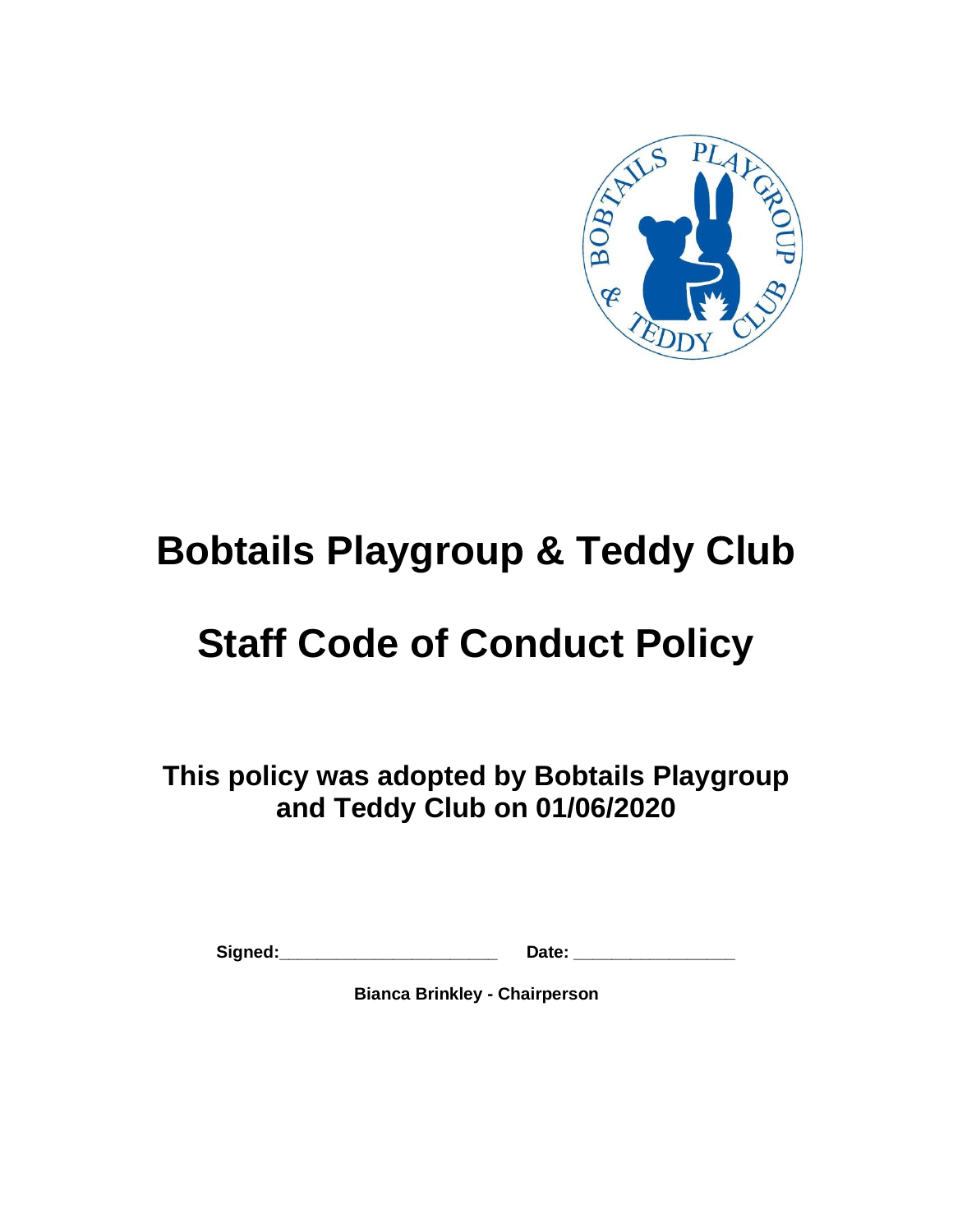#### **Policy Statement**

At Bobtails Playgroup and Teddy Club we value the professionalism and individuality of our staff, volunteers and students. We wish to ensure that the staff reflect the high standards of our pre-school and represent the pre-school in dealings with the children, parents, carers, other professionals and the public. We require all staff, volunteers and students to express honesty, loyalty and diligence and provide a positive model of behaviour by treating children, parents and one another with friendliness, care and courtesy.

Staff also have a duty to promote and safeguard the welfare of children in the Preschool, and to take appropriate action where they consider that a child may be at risk of suffering or harm.

Breaches of conduct and personal behaviour will be subject to disciplinary procedures.

All staff, volunteers and students must sign and date this policy to indicate it has been read.

### **General Conduct**

It is expected that all staff, volunteers and students should provide an example of good conduct that you wish others to follow:

- Be flexible, reliable and punctual.
- Be honest and trustworthy.
- Be hard working and willing to do as directed.
- Be motivated and happy to do your job.
- Be friendly and a positive role model to everyone: children, parents and work colleagues.
- Be welcoming to everyone within the pre-school.
- Be professional at all times.
- Undertake your duties in a competent, timely and responsible way.
- Ensure your knowledge and expertise is up to date and relevant.
- Show initiative .
- Contribute to and promote an environment that is free from discrimination, bullying and harassment .
- Do not promise to keep secrets or ask anyone to do, be aware of their position of trust .
- Comply with our Health & Safety policy and understand your shared responsibility to keep the pre-school safe and clean, maintaining a safe environment for children.
- Act in the best interest of the children at all times.
- Give equal opportunities to everyone within the pre-school regardless of their age, gender, race, religion, culture or background.
- Adhere to the organisation's policy on the use of communications technologies, including the use of mobile  $\sum_{s \in \mathcal{S}}$  phones, cameras or webcams, the internet, including social networking, etc.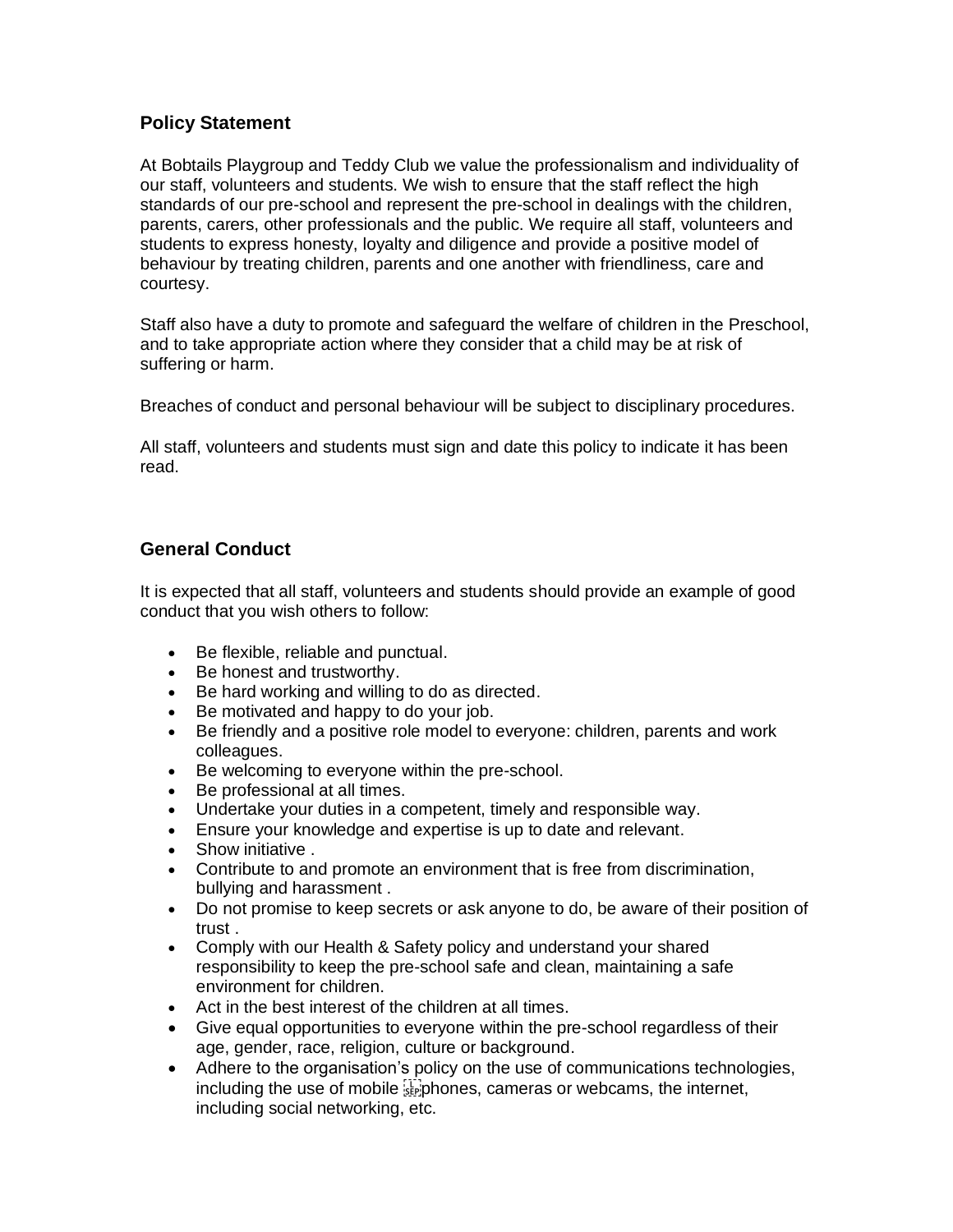- Maintain confidentiality at all times any issues, including personal, concerning children, their parents, staff, volunteers or students should not be discussed outside the pre-school.
- Understand and implement our 'Safeguarding Policy' ensure knowledge of safeguarding requirements is up to date, identify signs of possible abuse and neglect at the earliest opportunity and respond to it in a timely and appropriate way in accordance with procedures.
- Report any disclosures or allegations against any member of staff or volunteer without delay.
- Ensure that your behaviour at work or outside does not reflect negatively on the pre-school in away that would bring our reputation into disrepute or cause a loss of public confidence. This includes through the use of social networking sites.
- Understand that babysitting for parents out of pre-school hours is: a private arrangement between you and the parent, is undertaken at your own risk and has absolutely no bearing on or connection to Bobtails Playgroup and Teddy Club.
- Maintaining appropriate professional boundaries and not displaying any behavior that may be  $\sum_{s \in p}$  misinterpreted by others.  $\sum_{s \in p}$

### **Relationships with Children:**

- Be a positive role model at all times.
- Encourage children to express themselves and their opinions.
- Allow children to undertake experiences that develop self-reliance and selfesteem.
- Respect the rights of all children.
- Speak to children in an encouraging and positive manner.
- Encourage children to be courteous and polite.
- Listen actively to children and offer empathy and support.
- Give each child positive guidance and encourage appropriate behaviour.
- Regard all children equally, and with respect and dignity.
- Have regard to the cultural values, age, physical and intellectual development, and abilities of each child at the setting.
- Provide opportunities for children to interact and develop respectful and positive relationships with each other, and with other staff members and volunteers at the setting, including encouraging he children to keep themselves safe.
- Avoid occasions where you are alone or in a secluded area with children
- Be vigilant in safeguarding and keeping children safe at all times. Report any concerns promptly to the Safeguarding Officer.

#### **Relationships with Parents and Carers**

- Be respectful of, and courteous towards, parents at all times.
- Communicating with parents in a timely, professional and sensitive manner.
- Respond to concerns expressed by parents in a timely and appropriate manner.
- Respect the cultural context of each child and their family.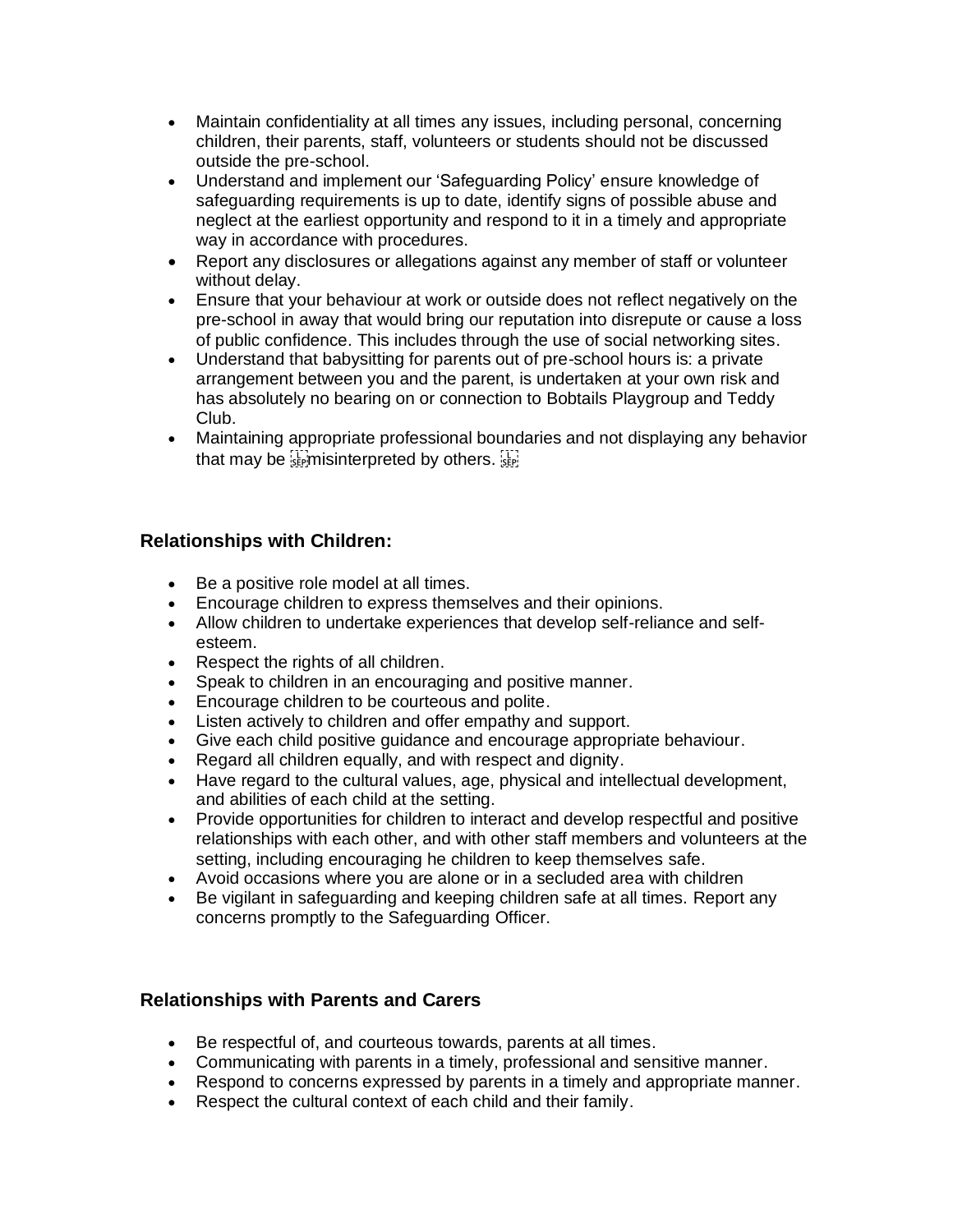- Working collaboratively and in partnership with parents.
- Consider the perspective of parents when making decisions that impact on the care of their child.
- Respect the privacy of information provided by parents and keep this information confidential.

#### **Relationships with Colleagues**

- Develop relationships based on mutual respect, equity and fairness.
- Be supportive to colleagues.
- Work enthusiastically and support colleagues.
- Attend team meetings with enthusiasm and commitment.
- Communicate with colleagues in a positive manner; do not use sarcasm, insensitive or belittling comments.
- Work as a team in a courteous, respectful and encouraging manner.
- Value the input of colleagues.
- Respect the rights of others as individuals.
- Share expertise and knowledge as appropriate and in a considered manner.
- Give encouraging and constructive feedback.
- Respect the value of different professional approaches.

#### **Confidentiality**

Staff have a right to privacy, as do children and their parents/carers. Personal details should not be discussed except in exceptional circumstances.

The Playleader, staff and volunteers and any other individual associated with the running or management of the setting will respect confidentiality by:

- Not discussing individual incidents, behaviour or information of children in front of parents/carers and other children.
- Not discussing confidential matters about children with other parents/carers.
- Not discussing confidential matters about parents/carers with children or other  $\sum_{s \in P} p$ arents/carers.  $\sum_{s \in P} p$
- Not discussing confidential information about other staff members.
- Only passing sensitive information, in written or oral form, to relevant people.  $\frac{1}{3}$
- Not disclosing any information from preschool to any others including friends  $s_{\text{EP}}$  and family.  $s_{\text{EP}}$

In circumstances where staff have good reason to believe that a child is at risk, or is likely to be at risk, of child abuse or neglect, the Safeguarding Policy will override confidentiality on a 'need to know' basis.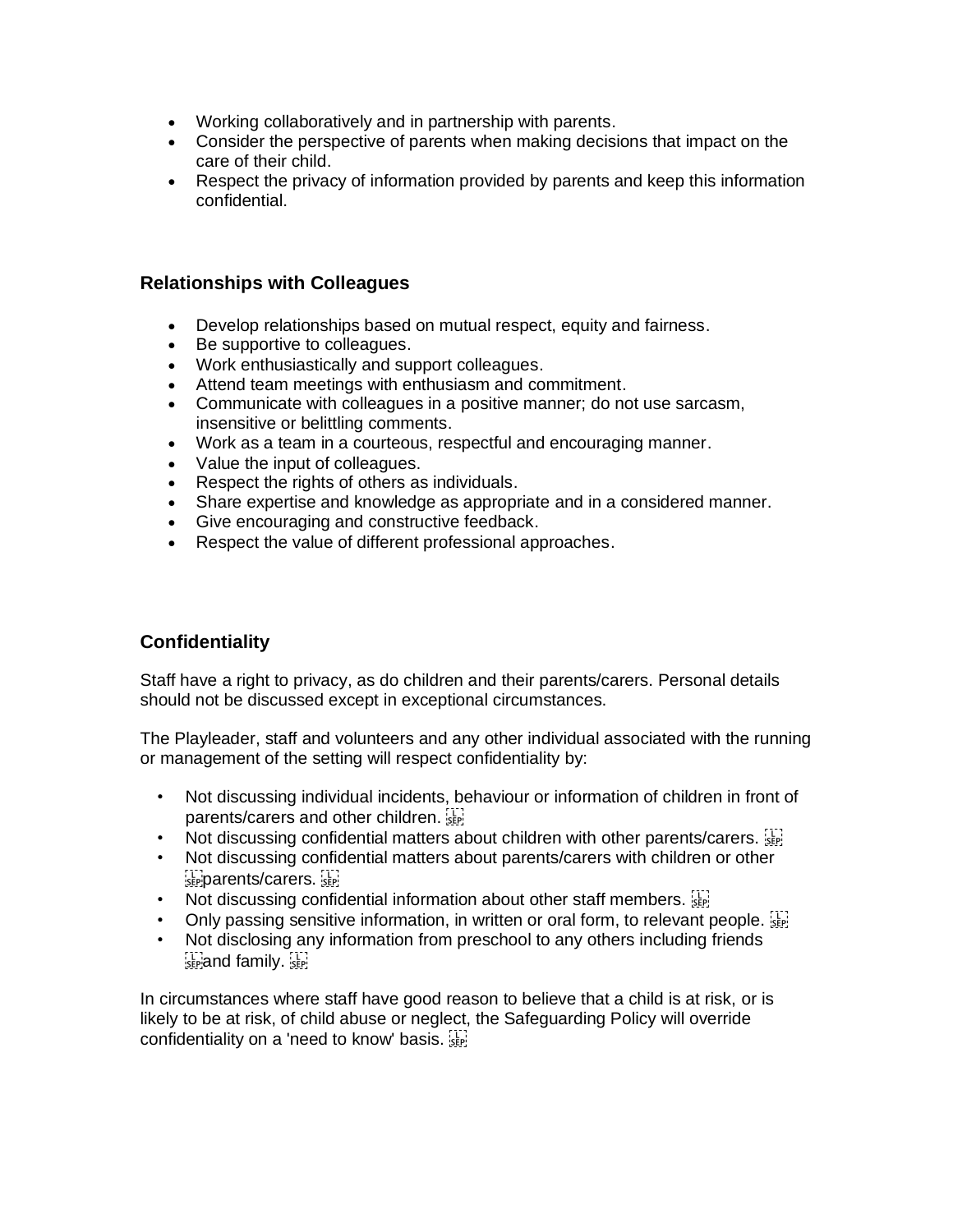#### **Close Personal Relationships at Work**

We appreciate that close personal relationships do exist in the workplace. Whilst these relationships need not present a difficulty, they do need to be appropriately managed with guidelines in place to ensure that the pre-school maintains it duty of professional care and to avoid any breaches of confidentiality, conflicts of interest, unfair advantage or misuse of authority.

Examples of a close personal relationship are:

- A family relationship.
- A business/ commercial/ financial relationship.
- A romantic relationship with a colleague, parent or carer, other professional or supplier.

The above definitions are examples of close personal relationships, which may give rise to conflicts of interest in the workplace. However, close personal relationships are not restricted to these examples and any staff member who considers they are in a potential conflict of interest should declare it as outlined below.

#### **Guidelines:**

Staff should not allow a close personal relationship to influence their conduct at work.

- Staff should declare to their line manager any existing or new close personal relationship, which may give rise to an actual or potential conflict of interest, trust or breach of confidentiality.
- The line manager will treat these matters sensitively and in confidence and in consultation with the member of staff, find ways in which potential issues can be avoided.
- All declarations are treated in confidence, recorded in writing and placed on the employee's Personal File.
- Staff who declare a personal relationship at work will be treated fairly.

#### **Staff Dress Code**

To ensure that all staff are appropriately attired for the work place to a high standard of dress and grooming commensurate with their professional position at all times, we request staff to adhere to the following guidelines:

- Maintain a neat and clean appearance.
- Wear the uniform provided.
- Wear the name badge provided.
- Other clothing must be safe, comfortable and practical for the range of indoor and outdoor tasks that the role requires.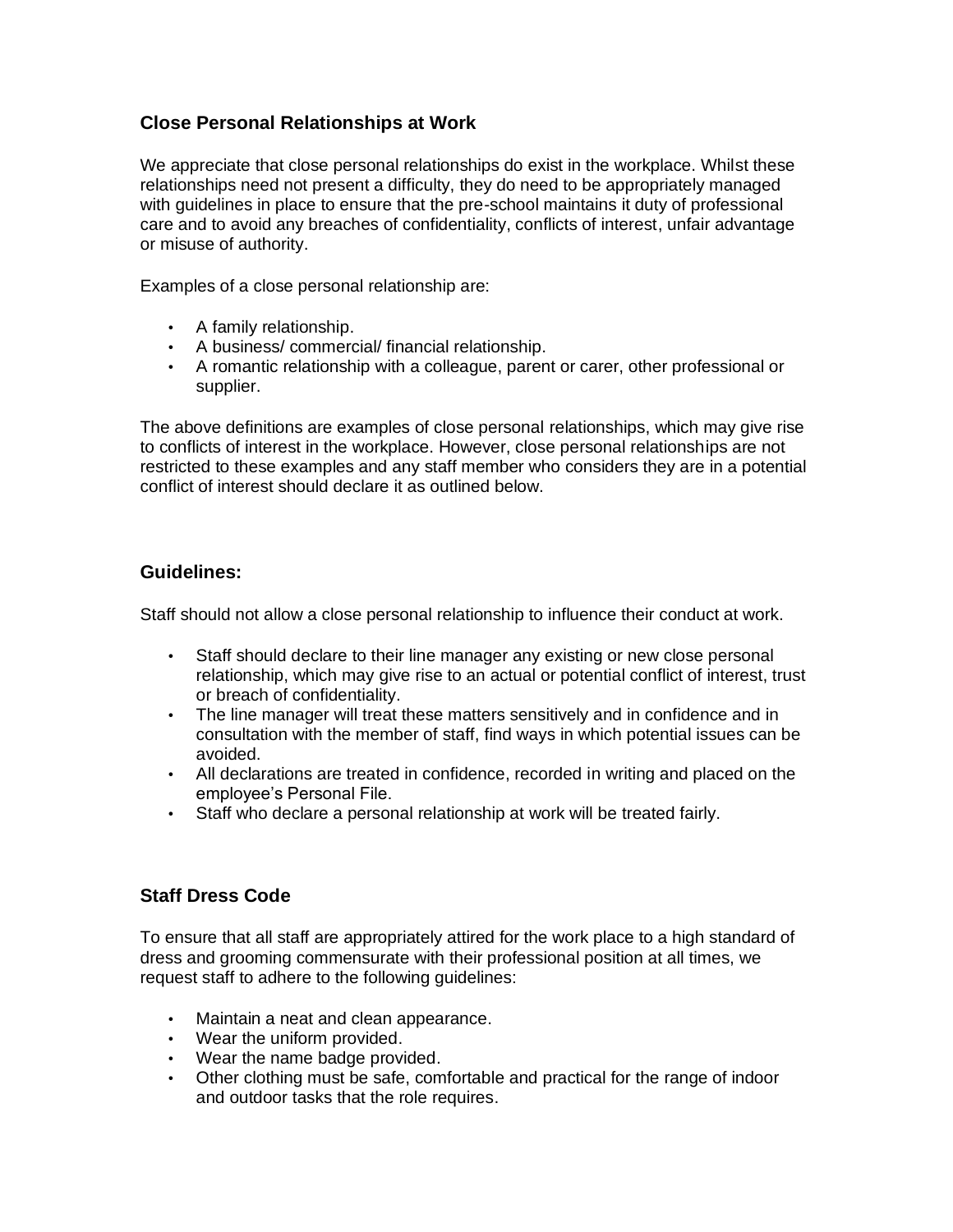- Skirts and shorts must be knee length or longer.
- Leggings and low rise jeans should be covered by a top of suitable length.
- Jeans may be worn but must not be ripped or tatty.
- Clothing must not be low cut, strappy or expose bras/ underwear or midriff or back.
- Clothing should have no offensive or inappropriate logos or wording of any kind.
- Footwear should be practical and suitable for safe movement around the preschool.
- Keep finger nails clean and fairly short and jewellery and make up to a minimum.

Failure to adhere to this policy may result in staff being asked to return home to change in to more suitable attire.

#### **Staff taking Medication or other Substances**

- Staff taking any medication, either short-term or on-going, for medical conditions should declare this straightaway to the Playleader.
- Staff must ensure that any medication being taken does not affect their ability to care for children by seeking medical advice. Staff will only work directly with the children if medical advice confirms that the medication is unlikely to impair their ability to look after children properly.
- All medication, prescribed or otherwise, must be stored safely out of reach of children at all times.
- Staff must not be under the influence of alcohol or any other substances that may affect their ability to care for children.

If we have reason to believe that a member of staff is under the influence of alcohol or any other substance that may affect their ability to care for children, we will not be allowed to work directly with the children and further action will be taken.

#### **Medical, Dental or other Appointments**

- The Playleader must be the first person to be notified of any issues that may affect your ability to work or your attendance.
- Due to the nature of the business, staff are requested to attend doctor, dentist or hospital visits outside of pre-school hours if possible.
- Staff are required to find cover for their session if they are going to be absent as a result of an appointment.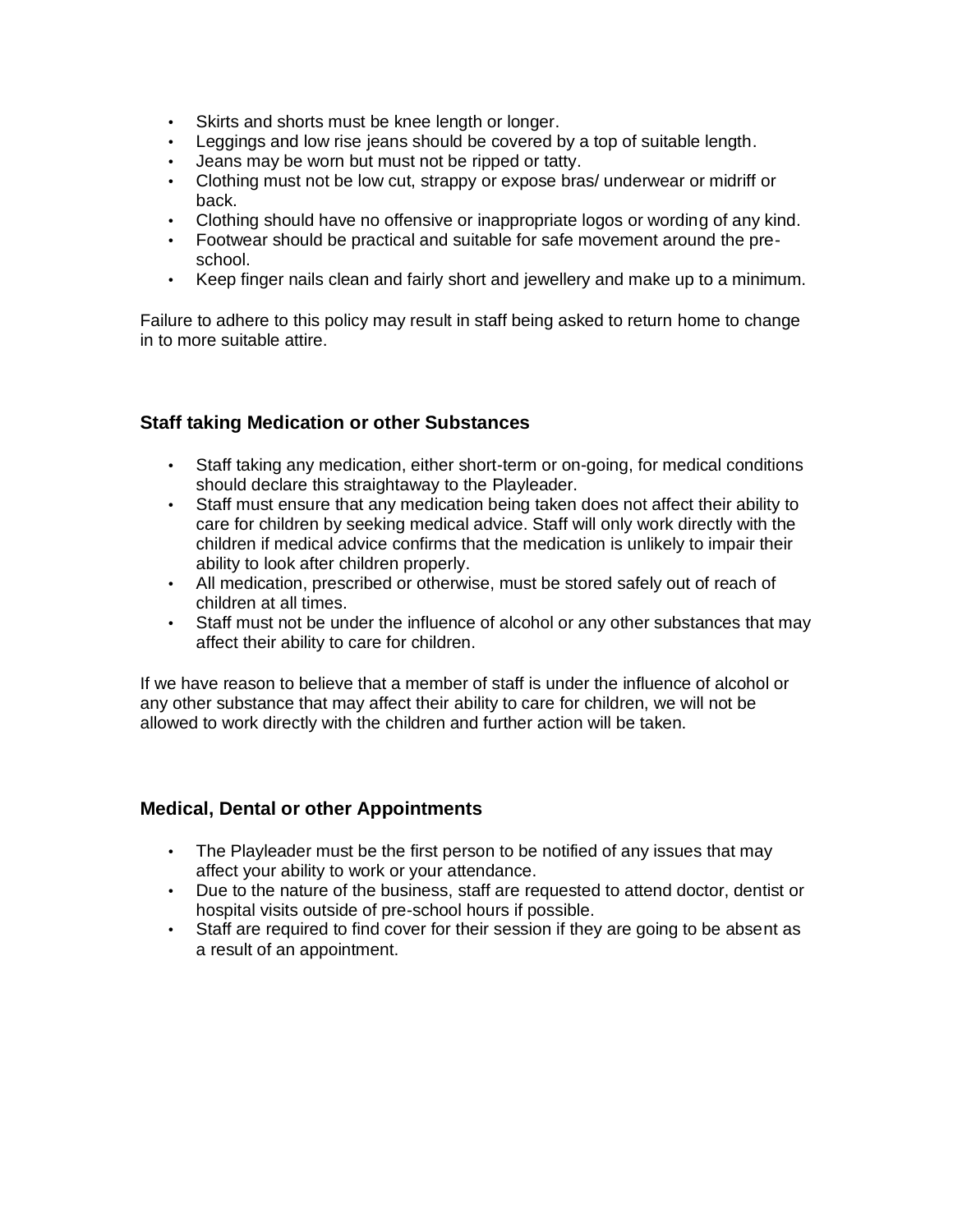#### **Staff Illness or Absence**

- If is member of staff is unable to work because of illness or any other reason, they must personally inform the Playleader by a telephone call as on the first and each subsequent day they are unable to work.
- Staff should telephone the Playleader as soon as possible so that cover can be found before the pre-school session starts.
- Text or email is not an appropriate form of communication on its own, always telephone as well.
- If staff are unable to contact the Playleader, they should contact the Deputy Manager to inform of their absence
- Self-certification is allowed for a maximum of 7 days after which a Statement of Fitness for Work ("Fit Note") from your GP must be provided straightaway. You must obtain a new Fit Note every week thereafter for as long as sickness prevents you from working. This must be provided to the Playleader promptly each week.

### **Holidays**

- Due to the nature of the business, it is a condition of employment that holiday is not to be taken during term time.
- In exceptional circumstances, and at the discretion of the Playleader, staff may request an occasional day's holiday in term time.
- Staff are responsible for arranging adequate staff cover in their absence.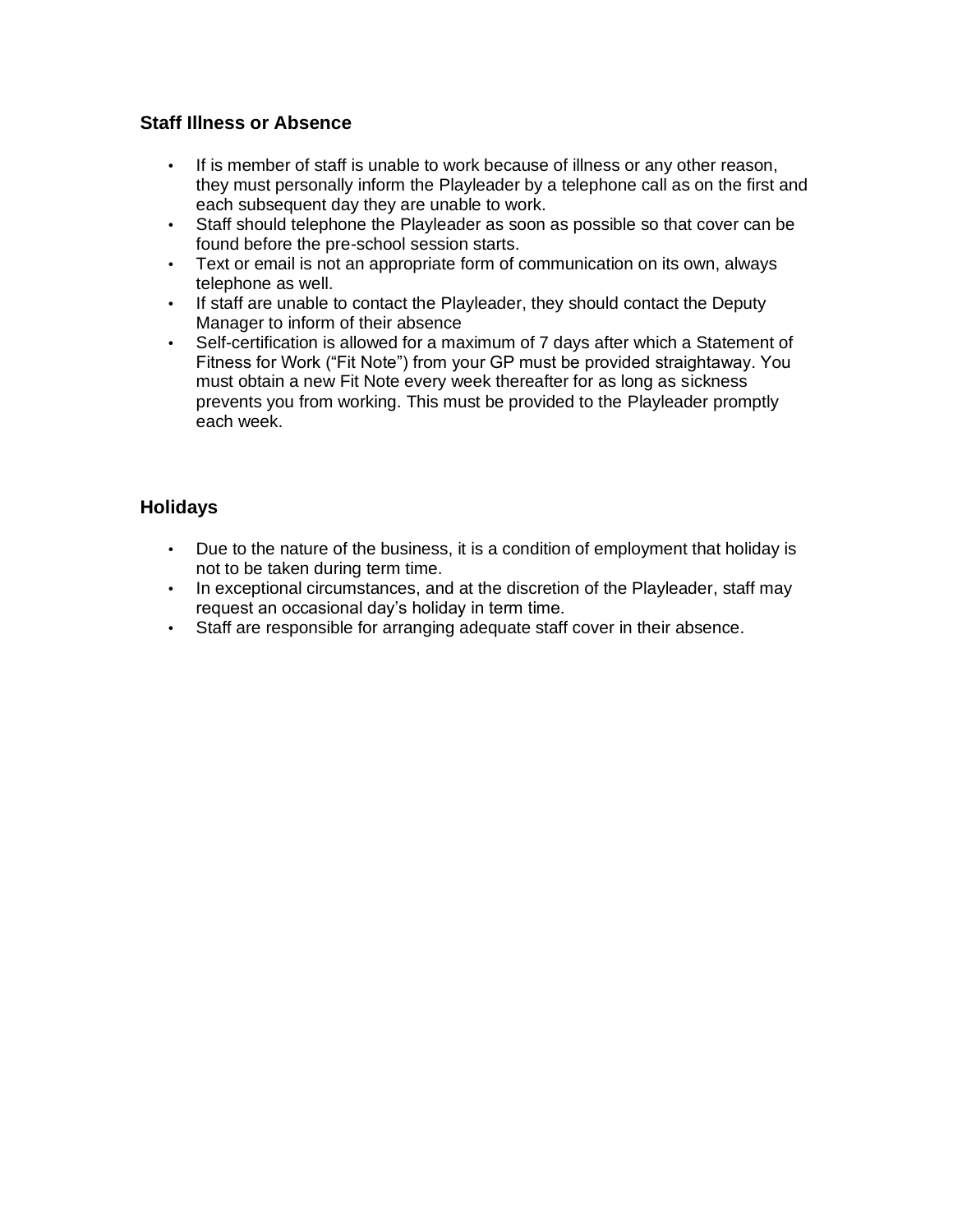## **Read and Understood Signatures**

All Staff volunteers and students must sign the box below to demonstrate you have read and understood the Staff Code of Conduct. Signatures should be collected manually and not electronically.

| <b>Name</b> | <b>Signed</b> | <b>Date</b> |
|-------------|---------------|-------------|
|             |               |             |
|             |               |             |
|             |               |             |
|             |               |             |
|             |               |             |
|             |               |             |
|             |               |             |
|             |               |             |
|             |               |             |
|             |               |             |
|             |               |             |
|             |               |             |
|             |               |             |
|             |               |             |
|             |               |             |
|             |               |             |
|             |               |             |
|             |               |             |
|             |               |             |
|             |               |             |
|             |               |             |
|             |               |             |
|             |               |             |
|             |               |             |
|             |               |             |
|             |               |             |
|             |               |             |
|             |               |             |
|             |               |             |
|             |               |             |
|             |               |             |